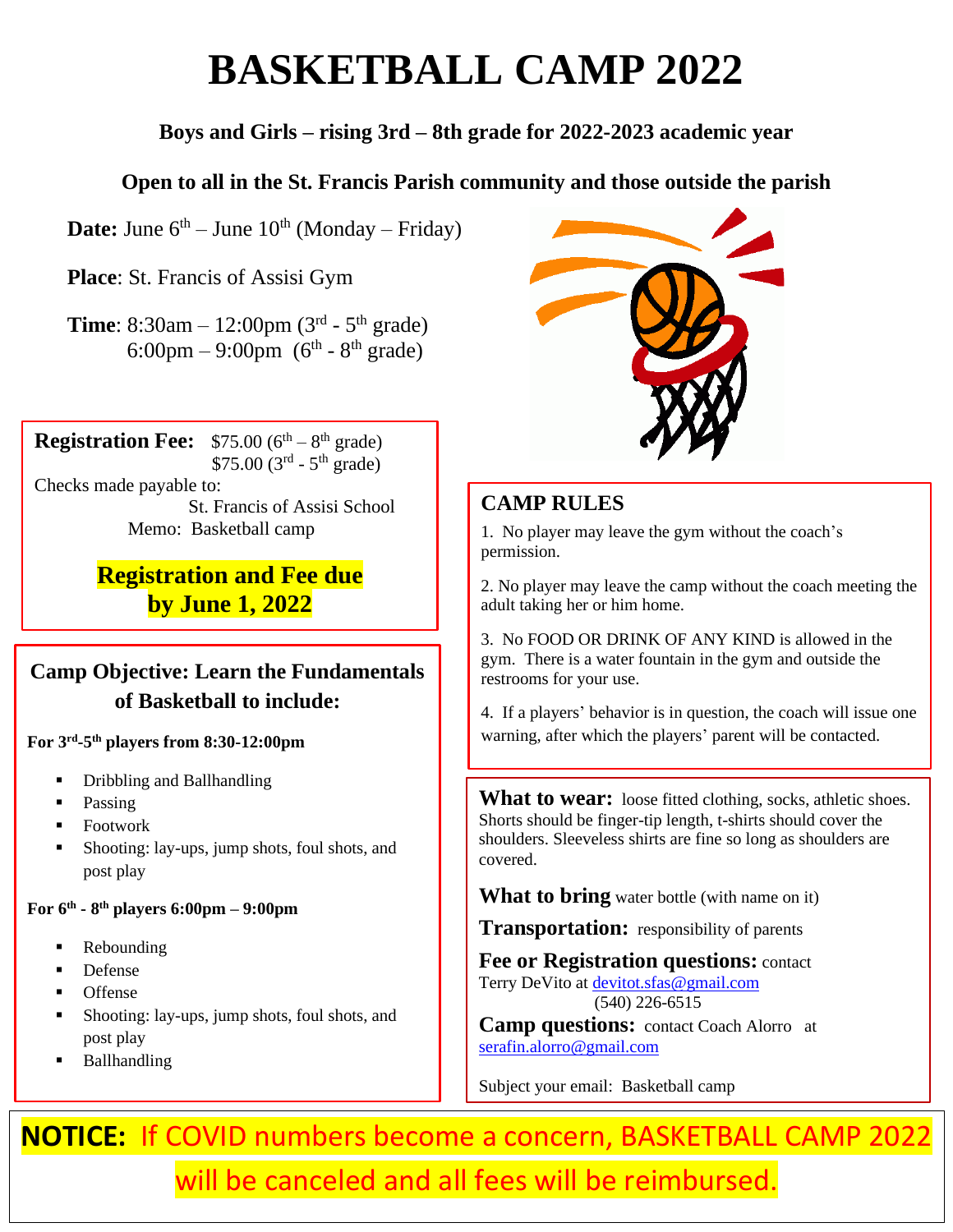

**For Office Use:**

**Check # \_\_\_\_\_\_\_\_**

 **Amount:** \_\_\_\_\_\_\_\_

# **St. Francis of Assisi**

# **BASKETBALL CAMP REGISTRATION**

|                     | Grade     |
|---------------------|-----------|
| <b>PLEASE PRINT</b> | 2022-2023 |
|                     |           |
|                     |           |
|                     |           |
| Phone $\#$          |           |
|                     |           |
|                     |           |

I/we hereby permit our student named above to participate in the St. Francis of Assisi Basketball Camp. We recognize that the activity requires the time, energy, and supervision of adult volunteers and the cooperation of the parents and parish to be a success.

I/we accept responsibility for all injury to our child and /or property damage that may occur as a result of his/her negligence.

| Parent/Guardian name: |                     |  |  |
|-----------------------|---------------------|--|--|
|                       | <b>Please Print</b> |  |  |
|                       |                     |  |  |
| Date:                 |                     |  |  |